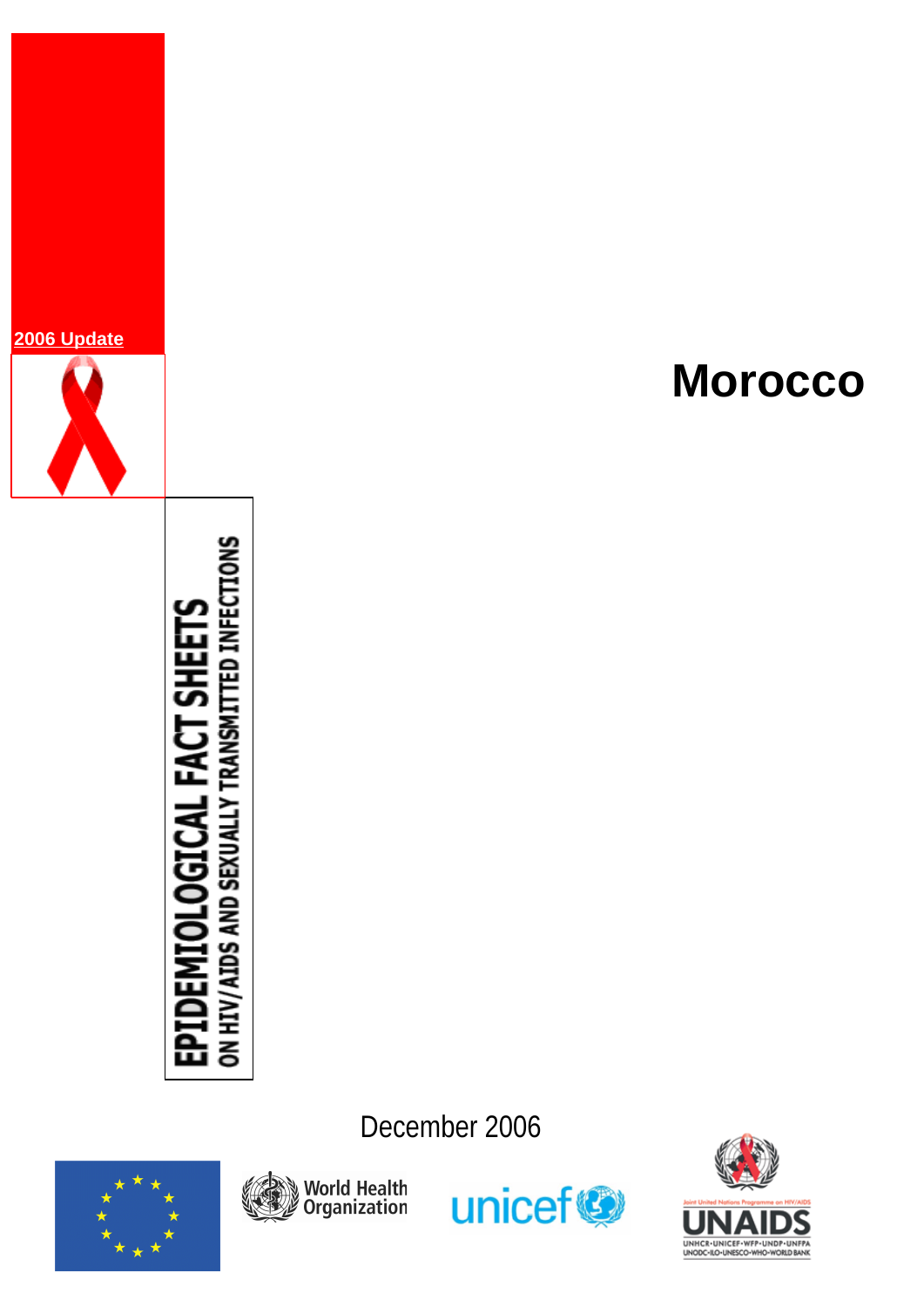# **HIV/AIDS estimates**

The estimates and data provided in the following tables relate to 2005 unless stated otherwise. These estimates have been produced and compiled by UNAIDS/WHO. They have been shared with national AIDS programmes for review and comments, but are not necessarily the official estimates used by national governments. In order to calculate regional totals, older data or regional models were used to produce minimum estimates for these countries. The estimates are given in rounded numbers. However, unrounded numbers were used in the calculation of rates and regional totals, so there may be minor discrepancies between the regional/global totals and the sum of the country figures. The new estimates in this report are presented together with ranges, called 'plausibility bounds'. These bounds reflect the certainty associated with each of the estimates. The wider the bounds, the greater the uncertainty surrounding an estimate. The extent of uncertainty depends mainly on the type of epidemic, and the quality, coverage and consistency of a country's surveillance system. The general methodology and tools used to produce the country-specific estimates in the table have been described in a series of papers in Sexually Transmitted Infections 2006, 82 (Suppl x). The estimates produced by UNAIDS/WHO are based on methods and on parameters that are informed by advice given by the UNAIDS Reference Group on HIV/AIDS Estimates, Modelling and Projections.

### **Estimated number of adults and children living with HIV/AIDS, end of 2003 and 2005**

These estimates include all people with HIV infection, whether or not they have developed symptoms of AIDS.

|                           | 2003   | 2005   |
|---------------------------|--------|--------|
| Adults (15+) and children | 17 000 | 19 000 |
| Low estimate              | 11 000 | 12 000 |
| High estimate             | 25 000 | 38 000 |
| Adults $(15+)$            | 17 000 | 19 000 |
| Low estimate              | 11 000 | 12 000 |
| High estimate             | 25 000 | 38 000 |
| Children (0-14)           | N/A    | N/A    |
| Low estimate              | N/A    | N/A    |
| High estimate             | N/A    | N/A    |
| Adult rate (15-49) (%)    | 0.1    | 0.1    |
| Low estimate              | N/A    | 0.1    |
| High estimate             | < 0.2  | 0.4    |
| Women $(15+)$             | 3100   | 4000   |
| Low estimate              | 1700   | 2100   |
| High estimate             | 5100   | 8400   |

*Source: 2006 Report on the global AIDS epidemic*

| <b>Estimates 2005</b>            | Men | Women |
|----------------------------------|-----|-------|
| Prevalence among 15-24 year olds | N/A | N/Al  |
| Low estimate                     |     |       |
| High estimate                    |     |       |

*Source: 2006 Report on the global AIDS epidemic*

### **HIV prevalence among young people**

|                                       | 2000 | 2001 | 2002 | 2003 | 2004 | 2005 |
|---------------------------------------|------|------|------|------|------|------|
| Prevalence among 15-24 year olds      |      |      |      |      |      |      |
| Prevalence among 15-24 pregnant women |      |      |      |      |      |      |

*Source: 2006 Report on the global AIDS epidemic*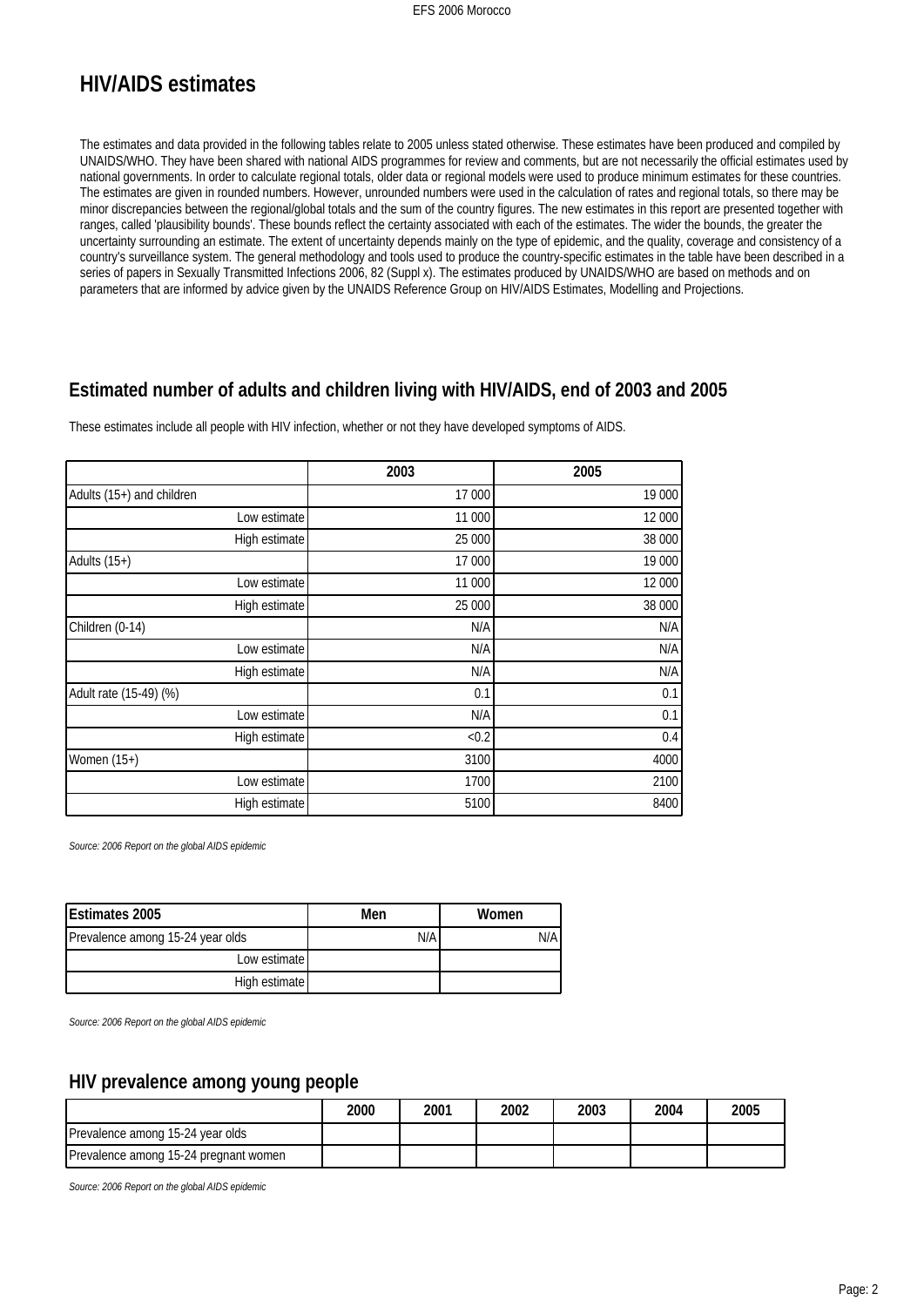# **Estimated number of deaths due to AIDS**

Estimated number of adults and children who died of AIDS:

|                     | 2003              | 2005 |
|---------------------|-------------------|------|
| Adults and children | 1000 <sub>l</sub> | 1300 |
| Low estimate        | N/A               | 850  |
| High estimate       | :2000             | 2000 |

*Source: 2006 Report on the global AIDS epidemic*

# **Estimated number of orphans due to AIDS**

### *Nb: only for generalized epidemics*

Estimated number of children who have lost their mother or father or both parents to AIDS and who were alive and under age 17 at the end of 2005:

| Estimated number of orphans | 2003 | 2005 |
|-----------------------------|------|------|
| Current living orphans      | N/A  | N/A  |
| Low estimate                | N/A  | N/A  |
| High estimate               | N/A  | N/A  |

*Source: 2006 Report on the global AIDS epidemic*

|                  | 2003 | 2005 |
|------------------|------|------|
| Maternal orphans |      |      |
| Low estimate     |      |      |
| High estimate    |      |      |
| Paternal orphans |      |      |
| Low estimate     |      |      |
| High estimate    |      |      |
| Dual orphans     |      |      |
| Low estimate     |      |      |
| High estimate    |      |      |

*Source:*

|                          | Year | Total |
|--------------------------|------|-------|
| Education ratio          |      |       |
| External support for OVC |      |       |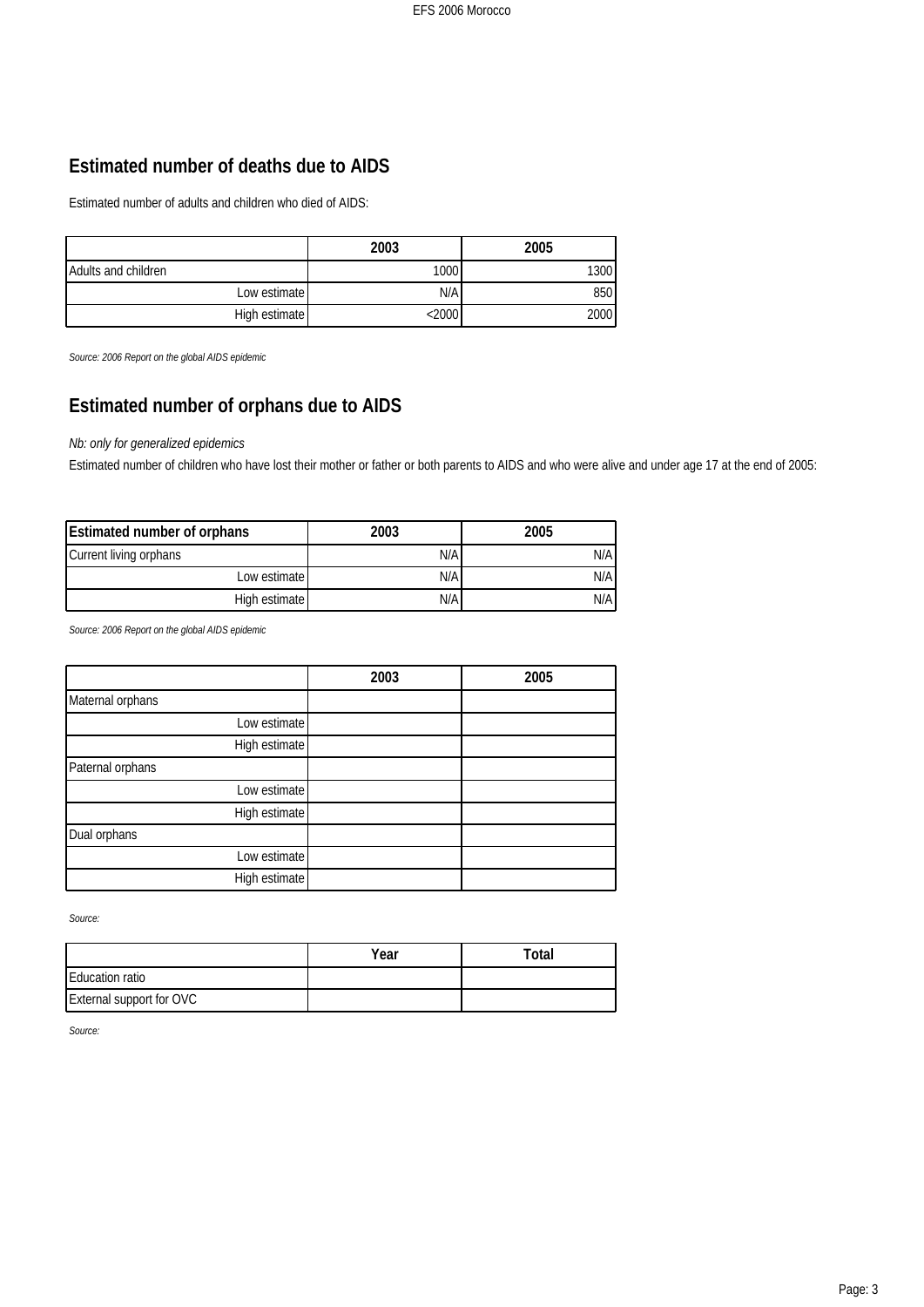# **The UNAIDS/WHO Working Group on Global HIV/AIDS and STI Surveillance**

Global surveillance of HIV/AIDS and sexually transmitted infections (STIs) is a joint effort of WHO and UNAIDS. The UNAIDS/WHO Working Group on Global HIV/AIDS and STI Surveillance, initiated in November 1996, is the coordination and implementation mechanism for UNAIDS and WHO to compile and improve the quality of data needed for informed decision-making and planning at national, regional and global levels. The primary objective of the working group is to strengthen national, regional and global structures and networks for improved monitoring and surveillance of HIV/AIDS and STIs. For this purpose, the working group collaborates closely with WHO Regional Offices, national AIDS programmes and a number of national and international institutions. The goal of this collaboration is to compile the best information available and to improve the quality of data needed for informed decisionmaking and planning at national, regional, and global levels. The Epidemiological Fact Sheets are one of the products of this close collaboration across the globe.

 Within this framework, the Fact Sheets collate the most recent country specific data on HIV/AIDS prevalence and incidence, together with information on behaviour (e.g.; casual sex and condom use) which can spur or stem the transmission of HIV.

Not unexpectedly, information on all of the agreed upon indicators was not available for many countries in 2005. However these updated Fact Sheets do contain a wealth of information which allows identification of strengths in currently existing programmes and comparisons between countries and regions. The fact Sheets may also be instrumental in identifying potential partners when planning and implementing surveillance systems.

The Fact Sheets can be only as good as information made available to the UNAIDS/WHO Working Group on Global HIV/AIDS and STI Surveillance. Therefore, the Working Group would like to encourage all programme managers as well as national and international experts to communicate additional information to them whenever such information becomes available. The Working Group also welcomes any suggestions for additional indicators or information proven to be useful in national or international decision-making and planning.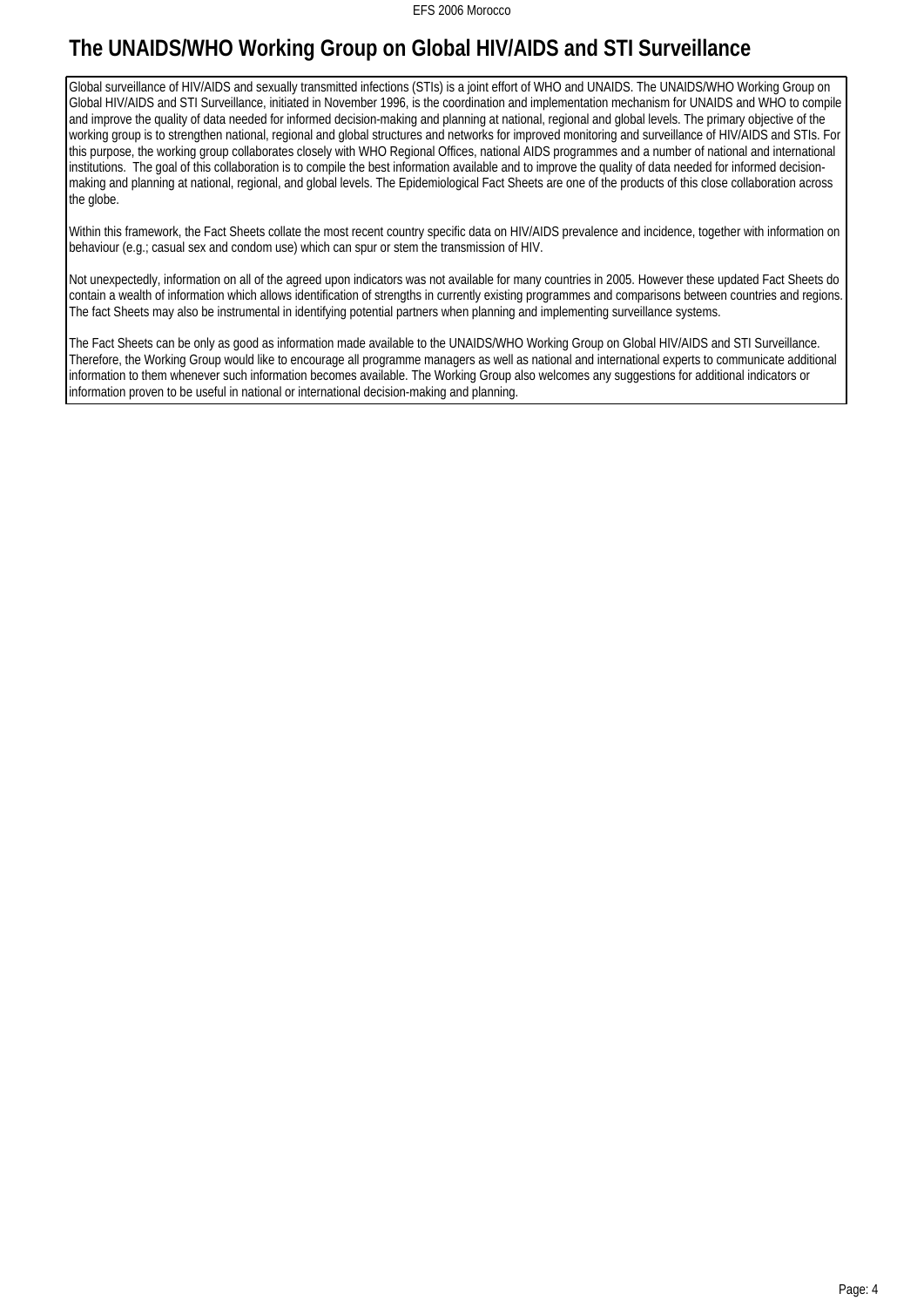# **Basic indicators**

For consistency reasons the data in the table below are taken form official UN publications.

| DEMOGRAPHIC DATA                                  | <b>YEAR</b> | <b>ESTIMATE</b> | <b>SOURCE</b>                 |
|---------------------------------------------------|-------------|-----------------|-------------------------------|
| Total population (thousands)                      | 2005        | 31 4 7 8        | <b>UN Population Division</b> |
| Population aged 15-49 (thousands)                 | 2005        | 17414           | <b>UN Population Division</b> |
| Female population aged 15-24 (thousands)          | 2005        | 3162            | <b>UN Population Division</b> |
| Annual population growth rate (%)                 | 1995-2004   | 1.4             | <b>UN Population Division</b> |
| % of population in urban areas                    | 2005        | 58.8            | <b>UN Population Division</b> |
| Crude birth rate (births per 1000 pop.)           | 2005        | 22.8            | <b>UN Population Division</b> |
| Crude death rate (deaths per 1000 pop.)           | 2005        | 5.7             | <b>UN Population Division</b> |
| Maternal mortality rate (per 100 000 live births) | 2000        | 220             | World Health Report 2006, WHO |
| Life expectancy at birth (years)                  | 2004        | 71              | World Health Report 2006, WHO |
| Total fertility rate (per woman)                  | 2004        | 2.7             | World Health Report 2006, WHO |
| Infant mortality rate (per 1000 live births)      | 2004        | 38              | UNICEF / WHO                  |
| Under 5 mortality rate (per 1000 live births)     | 2004        | 43              | World Health Report 2006, WHO |

| SOCIO-ECONOMIC DATA                                                             | <b>YEAR</b> | <b>ESTIMATE</b> | <b>SOURCE</b>                      |
|---------------------------------------------------------------------------------|-------------|-----------------|------------------------------------|
| Gross national income, ppp, per capita (Int.\$)                                 | 2004        | 4100            | World Bank                         |
| Per capita total expenditure on health (Int.\$)                                 | 2003        | 218             | <b>WHO</b>                         |
| UN Human Development Index (ranking)                                            | 2005        | 124             | UNDP Human Development Report 2005 |
| General government expenditure on health as % of total<br>expenditure on health | 2003        | 33.1            | <b>WHO</b>                         |
| Adult literacy rate (%)                                                         | 2000-2004   | N/A             | UNESCO                             |
| Male literacy rate (%)                                                          | 2000-2004   | N/A             | <b>UNESCO</b>                      |
| Female literacy rate (%)                                                        | 2000-2004   | N/A             | <b>UNESCO</b>                      |
| Net primary school enrolment ratio, male (%)                                    | 1998-2004   | 92              | <b>World Bank</b>                  |
| Net primary school enrolment ratio, female (%)                                  | 1998-2004   | 87              | World Bank                         |
| Human Poverty Index (ranking)                                                   | 2005        | 61              | UNDP Human Development Report 2005 |

|                                                                                 | 2001 | 2002 | 2003      | 2004    | 2005    |
|---------------------------------------------------------------------------------|------|------|-----------|---------|---------|
| National funds spent by governments on HIV/AIDS from<br>domestic sources (US\$) |      |      | 1 533 333 | 522 222 | 544 444 |

*Source: UNGASS CR and SIDALAC*

| Contact address                                                  |                                 |
|------------------------------------------------------------------|---------------------------------|
| UNAIDS/WHO Working Group on Global HIV/AIDS and STI Surveillance | email: hivstrategicinfo@who.int |
| 20, Avenue Appia                                                 | estimates@unaids.org            |
| CH - 1211 Geneva 27                                              |                                 |
| Switzerland                                                      | website: http://www.who.int/hiv |
| Fax: +41-22-791-4834                                             | http://www.unaids.org           |

Extracts of the information contained in these fact sheets may be reviewed, reproduced or translated for research or private study but not for sale or for use in conjunction with commercial purposes. Any use of information in these fact sheets should be accompanied by the following acknowledgment "UNAIDS/WHO Epidemiological Fact Sheets on HIV/AIDS and Sexually Transmitted Infections, 2006 Update".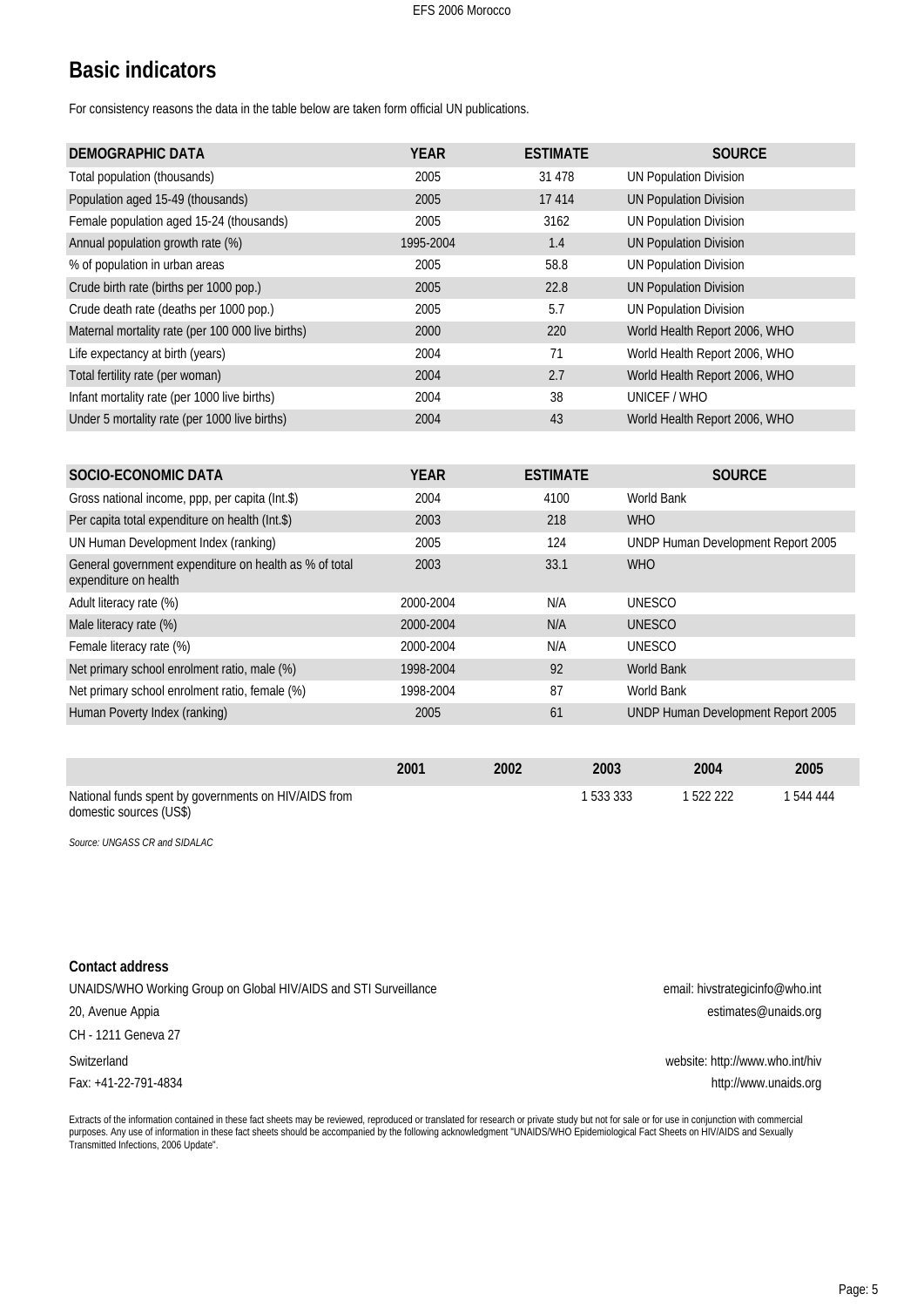# **HIV prevalence in different populations**

This section contains information about HIV prevalence in different populations. The data reported in the tables below are mainly based on the HIV database maintained by the United States Bureau of the Census where data from different sources, including national reports, scientific publications and international conferences are compiled. To provide a simple overview of the current situation and trends over time, summary data are given by population group, geographical area (Major Urban Areas versus Outside Major Urban Areas), and year of survey. Studies conducted in the same year are aggregated and the median prevalence rates (in percentages) are given for each of the categories. The maximum and minimum prevalence rates observed, as well as the total number of surveys/sentinel sites, are provided with the median, to give an overview of the diversity of HIV-prevalence results in a given population within the country. Data by sentinel site or specific study from which the medians were calculated are printed at the end of this fact sheet. The differentiation between the two geographical areas Major Urban Areas and Outside Major Urban Areas is not based on strict criteria, such as the number of inhabitants. For most countries, Major Urban Areas were considered to be the capital city and - where applicable - other metropolitan areas with similar socio-economic patterns. The term Outside Major Urban Areas considers that most sentinel sites are not located in strictly rural areas, even if they are located in somewhat rural districts.

| Group                      | Area                         |         | 1990 | 1991 | 1992 | 1993       | 1994        | 1995 | 1996            | 1997           | 1998 | 1999             | 2000 | 2001 | 2002 | 2003 | 2004 | 2005 |
|----------------------------|------------------------------|---------|------|------|------|------------|-------------|------|-----------------|----------------|------|------------------|------|------|------|------|------|------|
| Pregnant women             | Major urban<br>areas         | N-Sites |      |      |      |            | $5\,$       |      | $5\,$           | $\sqrt{3}$     |      | $\overline{4}$   |      |      |      |      |      |      |
|                            |                              | Minimum |      |      |      |            | $\pmb{0}$   |      | $\pmb{0}$       | $\pmb{0}$      |      | $\boldsymbol{0}$ |      |      |      |      |      |      |
|                            |                              | Median  |      |      |      |            | $\pmb{0}$   |      | $\pmb{0}$       | $\pmb{0}$      |      | $0.1\,$          |      |      |      |      |      |      |
|                            |                              | Maximum |      |      |      |            | 0.1         |      | 0.2             | $0.1\,$        |      | $0.7\,$          |      |      |      |      |      |      |
|                            | Outside major<br>urban areas | N-Sites |      |      |      |            |             |      | $\sqrt{5}$      | $\sqrt{4}$     |      | $\overline{5}$   |      |      |      |      |      |      |
|                            |                              | Minimum |      |      |      |            |             |      | $\pmb{0}$       | $\pmb{0}$      |      | $\pmb{0}$        |      |      |      |      |      |      |
|                            |                              | Median  |      |      |      |            |             |      | $\pmb{0}$       | $\pmb{0}$      |      | $\mathbf 0$      |      |      |      |      |      |      |
|                            |                              | Maximum |      |      |      |            |             |      | 0.1             | $\pmb{0}$      |      | $\pmb{0}$        |      |      |      |      |      |      |
| Sex workers                |                              |         |      |      |      |            |             |      |                 |                |      |                  |      |      |      |      |      |      |
| Injecting drug<br>users    |                              |         |      |      |      |            |             |      |                 |                |      |                  |      |      |      |      |      |      |
| STI patients               | Major urban<br>areas         | N-Sites |      |      |      | $\sqrt{5}$ | $\,$ 5 $\,$ |      | $5\phantom{.0}$ | $5\,$          |      | $\overline{4}$   |      |      |      |      |      |      |
|                            |                              | Minimum |      |      |      | $\pmb{0}$  | $\pmb{0}$   |      | $\bf{0}$        | 0.2            |      | 0.1              |      |      |      |      |      |      |
|                            |                              | Median  |      |      |      | $\pmb{0}$  | $\pmb{0}$   |      | $\pmb{0}$       | 0.9            |      | $0.4\,$          |      |      |      |      |      |      |
|                            |                              | Maximum |      |      |      | 0.4        | $0.2\,$     |      | $\mathbf{1}$    | $1.6\,$        |      | 1.3              |      |      |      |      |      |      |
|                            | Outside major<br>urban areas | N-Sites |      |      |      |            |             |      | $\sqrt{5}$      | 5              |      | 5                |      |      |      |      |      |      |
|                            |                              | Minimum |      |      |      |            |             |      | $\pmb{0}$       | $\pmb{0}$      |      | $\pmb{0}$        |      |      |      |      |      |      |
|                            |                              | Median  |      |      |      |            |             |      | $\pmb{0}$       | $\pmb{0}$      |      | $\pmb{0}$        |      |      |      |      |      |      |
|                            |                              | Maximum |      |      |      |            |             |      | $\bf{0}$        | 0.7            |      | $0.4\,$          |      |      |      |      |      |      |
| Men having sex<br>with men |                              |         |      |      |      |            |             |      |                 |                |      |                  |      |      |      |      |      |      |
| Tuberculosis<br>patients   | Major urban<br>areas         | N-Sites |      |      |      |            |             |      | $\overline{2}$  | $\overline{2}$ |      | $\overline{4}$   |      |      |      |      |      |      |
|                            |                              | Minimum |      |      |      |            |             |      | $\pmb{0}$       | $\pmb{0}$      |      | $\mathbf 0$      |      |      |      |      |      |      |
|                            |                              | Median  |      |      |      |            |             |      | $\pmb{0}$       | 0              |      | $\overline{2}$   |      |      |      |      |      |      |
|                            |                              | Maximum |      |      |      |            |             |      | $\overline{0}$  | $\pmb{0}$      |      | 4.2              |      |      |      |      |      |      |
|                            | Outside major<br>urban areas | N-Sites |      |      |      |            |             |      | $\sqrt{3}$      | $\sqrt{3}$     |      | $\sqrt{2}$       |      |      |      |      |      |      |
|                            |                              | Minimum |      |      |      |            |             |      | $\pmb{0}$       | $\pmb{0}$      |      | $\mathbf 0$      |      |      |      |      |      |      |
|                            |                              | Median  |      |      |      |            |             |      | $\pmb{0}$       | $\pmb{0}$      |      | $0.6\,$          |      |      |      |      |      |      |
|                            |                              | Maximum |      |      |      |            |             |      | $\pmb{0}$       | $\pmb{0}$      |      | $1.2\,$          |      |      |      |      |      |      |

# **HIV sentinel surveillance prevalence**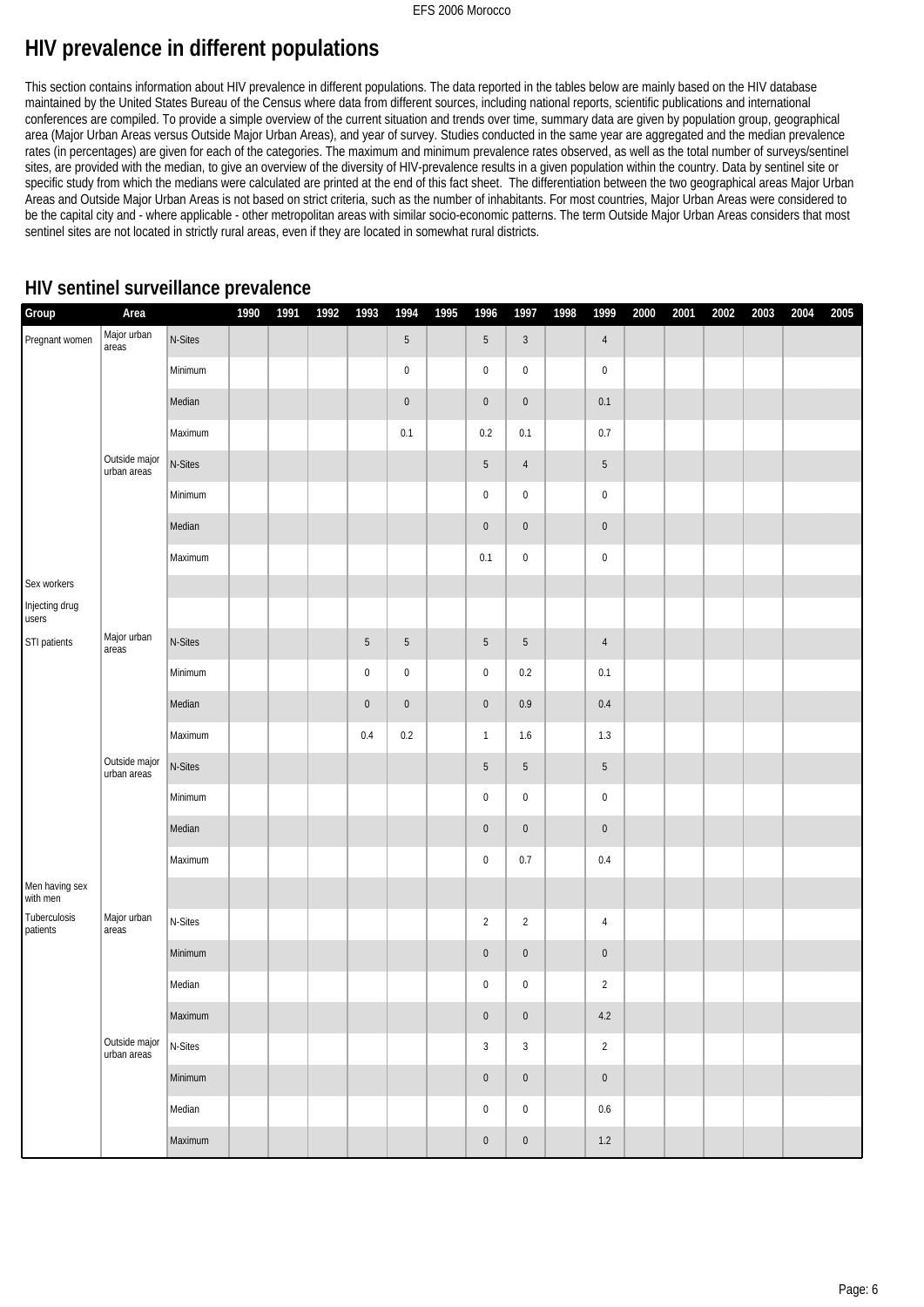### **Maps & charts**

Mapping the geographical distribution of HIV prevalence among different population groups may assist in interpreting both the national coverage of the HIV surveillance system as well in explaining differences in levels of prevalence. The UNAIDS/WHO Working Group on Global HIV/AIDS and STI Surveillance, in collaboration with the WHO Public Health Mapping and GIS Team, Communicable Diseases, is producing maps showing the location and HIV prevalence in relation to population density, major urban areas and communication routes. For generalized epidemics, these maps show the location of prevalence of antenatal surveillance sites. Trends in antenatal sentinel surveillance for higher prevalence countries, or in prevalence among selected populations for countries with concentrated epidemics, are a new addition. These are presented for those countries where sufficient data exist.

# **MAP IS NOT AVAILABLE FOR THIS COUNTRY.**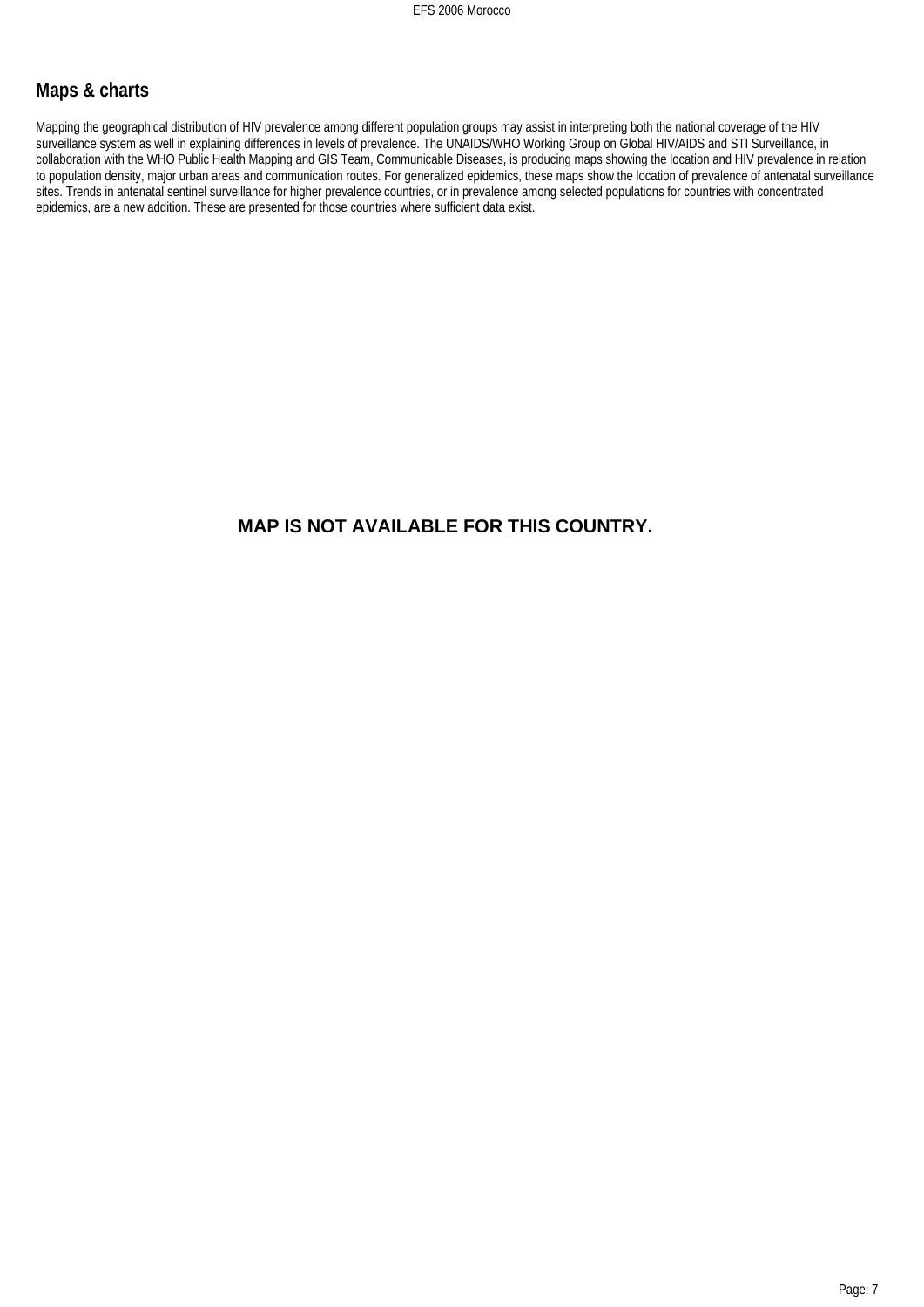# **Reported HIV/AIDS cases**

# **Reported AIDS cases**

Following WHO and UNAIDS recommendations, AIDS case reporting is carried out in most countries. Data from individual AIDS cases are aggregated at the national level and sent to WHO. However, case reports come from surveillance systems of varying quality. Reporting rates vary substantially from country to country and low reporting rates are common in developing countries due to weaknesses in the health care and epidemiological systems. In addition, countries use different AIDS case definitions. A main disadvantage of AIDS case reporting is that it only provides information on transmission patterns and levels of infection approximately 5-10 years in the past, limiting its usefulness for monitoring recent HIV infections. Despite these caveats, AIDS case reporting remains an important advocacy tool and is useful in estimating the burden of HIV-related morbidity as well as for short-term planning of health care services. AIDS case reports also provide information on the demographic and geographic characteristics of the affected population and on the relative importance of the various exposure risks. In some situations, AIDS reports can be used to estimate earlier HIV infection patterns using back-calculation. AIDS case reports and AIDS deaths have been dramatically reduced in industrialized countries with the introduction of Anti-Retroviral Therapy (ART).

|         | 1990 | 1991 | 1992 | 1993 | 1994 | 1995 | 1996 | 1997 <sub>1</sub> | 1998 | 1999 | 2000 | 2001 | 2002 | 2003 | 2004 | 2005 | Total |
|---------|------|------|------|------|------|------|------|-------------------|------|------|------|------|------|------|------|------|-------|
| Males   |      |      |      |      |      |      |      |                   |      |      |      |      |      |      |      |      |       |
| Females |      |      |      |      |      |      |      |                   |      |      |      |      |      |      |      |      |       |
| 'Total  |      |      |      |      |      |      |      |                   |      |      |      |      |      |      |      |      |       |

# **Reported HIV cases**

A case of HIV infection is defined as an individual with HIV infection irrespective of clinical stage (including severe or stage 4 clinical disease) confirmed by laboratory criteria according to country definitions and requirements.

|         | 1996 | 1997 | 1998 | 1999 | 2000 | 2001 | 2002 | 2003 | 2004 | 2005 | Total |
|---------|------|------|------|------|------|------|------|------|------|------|-------|
| Males   |      |      |      |      |      |      |      |      |      |      |       |
| Females |      |      |      |      |      |      |      |      |      |      |       |
| Total   |      |      |      |      |      |      |      |      |      |      |       |

*Source:*

**Note: In some instances, the number in the total column is not the sum of the individual years due to differing reporting, estimation processes or available data.**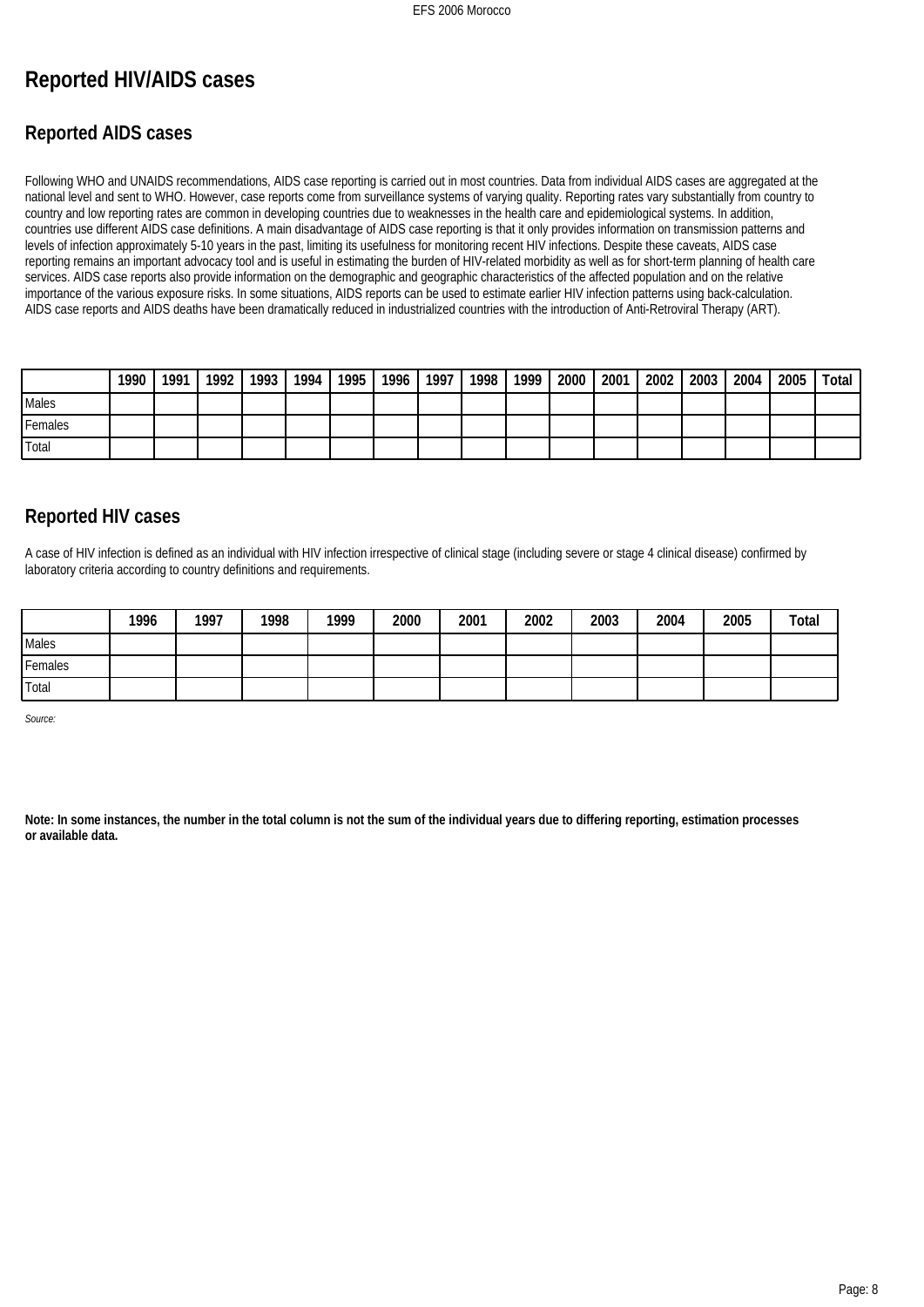# **Sexually transmitted infections (STIs)**

The predominant mode of transmission of both HIV and other STIs is sexual intercourse. Measures for preventing sexual transmission of HIV and STIs are the same, as are the target audiences for interventions. In addition, strong evidence supports several biological mechanisms through which STIs facilitate HIV transmission by increasing both HIV infectiousness and HIV susceptibility. Thus, detection and treatment of individuals with STIs is an important part of an HIV control strategy. In summary, if the incidence/prevalence of STIs is high in a country, then there is the possibility of high rates of sexual transmission of HIV. Monitoring trends in STIs provides valuable insight into the likelihood of the importance of sexual transmission of HIV within a country, and is part of second generation surveillance. These trends also assist in assessing the impact of behavioural interventions, such as delaying sexual debut, reducing the number of sex partners and promoting condom use. Clinical services offering STI care are an important access point for people at high risk for both STIs and HIV. Identifying people with STIs allows for not only the benefit of treating the STI, but for prevention education, HIV testing, identifying HIV-infected persons in need of care, and partner notification for STIs or HIV infection. Consequently, monitoring different components of STI prevention and control can also provide information on HIV prevention and control activities within a country.

# **STI syndromatic reporting**

### **Genital discharge**

| Reported<br>cases | 1995<br>້າບ | 1996 | 1997<br>,, | 1998 | 1990 | 2000 | 2001 | 2002 | 2003 | 2004 | 2005 |
|-------------------|-------------|------|------------|------|------|------|------|------|------|------|------|
| Males             |             |      |            |      |      |      |      |      |      |      |      |

*Source:*

### **Genital ulcers**

| Reported cases  | 1995 | 1996 | 1997    | 1998 | 1999    | 2000   | 2001 | 2002 | 2003 | 2004 | 2005 |
|-----------------|------|------|---------|------|---------|--------|------|------|------|------|------|
| <b>I</b> Males  |      |      |         |      |         |        |      |      |      |      |      |
| <b>IFemales</b> |      |      |         |      |         |        |      |      |      |      |      |
| <b>Total</b>    | 9462 | 8769 | 10 4 26 | 9249 | 12 0 59 | 11 091 | 9414 |      |      |      |      |

*Source: Ministry of Health and Social Welfare Sexually Transmitted Infections Prevention and Control 2000 Annual Report*

# **STI etiological reporting**

### **Chlamidya**

| Reported cases | 1995 | 1996 | 1997 | 1998 | 1999 | 2000 | 2001 | 2002 | 2003 | 2004 | 2005 |
|----------------|------|------|------|------|------|------|------|------|------|------|------|
| Males          |      |      |      |      |      |      |      |      |      |      |      |
| Females        |      |      |      |      |      |      |      |      |      |      |      |
| Total          |      |      |      |      |      |      |      |      |      |      |      |

*Source:*

### **Gonorrhoea**

| Reported cases | 1995 | 1996 | 1997 | 1998 | 1999 | 2000 | 2001 | 2002 | 2003 | 2004 | 2005 |
|----------------|------|------|------|------|------|------|------|------|------|------|------|
| <b>I</b> Males |      |      |      |      |      |      |      |      |      |      |      |
| Females        |      |      |      |      |      |      |      |      |      |      |      |
| <b>Total</b>   |      |      |      |      |      |      |      |      |      |      |      |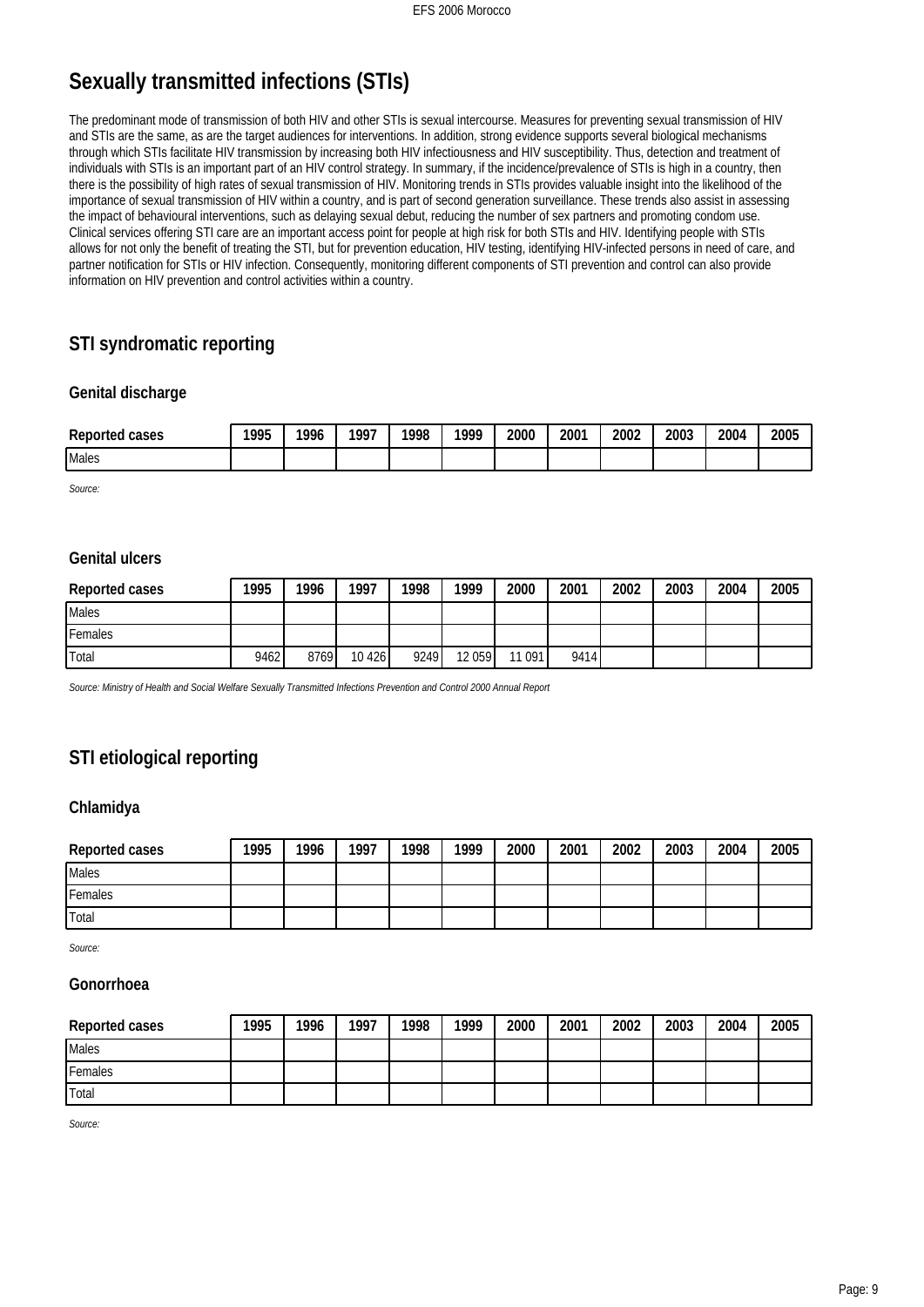### **Syphilis**

| Reported cases | 1995 | 1996 | 1997 | 1998 | 1999 | 2000 | 2001 | 2002 | 2003 | 2004 | 2005 |
|----------------|------|------|------|------|------|------|------|------|------|------|------|
| <b>I</b> Males |      |      |      |      |      |      |      |      |      |      |      |
| Females        |      |      |      |      |      |      |      |      |      |      |      |
| <b>Total</b>   |      |      |      |      |      |      |      |      |      |      |      |

*Source:*

### **Herpes simplex**

| Reported cases | 1995 | 1996 | 1997 | 1998 | 1999 | 2000 | 2001 | 2002 | 2003 | 2004 | 2005 |
|----------------|------|------|------|------|------|------|------|------|------|------|------|
| <b>I</b> Males |      |      |      |      |      |      |      |      |      |      |      |
| Females        |      |      |      |      |      |      |      |      |      |      |      |
| <b>Total</b>   |      |      |      |      |      |      |      |      |      |      |      |

*Source:*

*Source:*

# **Syphilis prevalence, women**

Percent of blood samples taken from pregnant women aged 15-49 that test positive for syphilis - positive reaginic and treponema test-during routine screening at selected antenatal clinics.

### **Syphilis prevalence, ANC women**

|       | 1995<br>ں ر<br>____ | 1996 | 1007 | 1998 | 1000 | 2000<br>__ | 2001 | 2002 | 2003<br>. | 2004 | 2005 |
|-------|---------------------|------|------|------|------|------------|------|------|-----------|------|------|
| Total |                     |      |      |      |      |            |      |      |           |      |      |

# **Prevalence of curable STIs among specific populations**

### **Prevalence of curable STIs among female sex workers**

|                | Year | Area | Rate | Range |
|----------------|------|------|------|-------|
| Chlamydia      |      |      |      |       |
| Source:        |      |      |      |       |
|                |      |      |      |       |
|                | Year | Area | Rate | Range |
| Gonorrhoea     |      |      |      |       |
| Source:        |      |      |      |       |
|                |      |      |      |       |
|                | Year | Area | Rate | Range |
| Syphilis       |      |      |      |       |
| Source:        |      |      |      |       |
|                |      |      |      |       |
|                | Year | Area | Rate | Range |
| Trichomoniasis |      |      |      |       |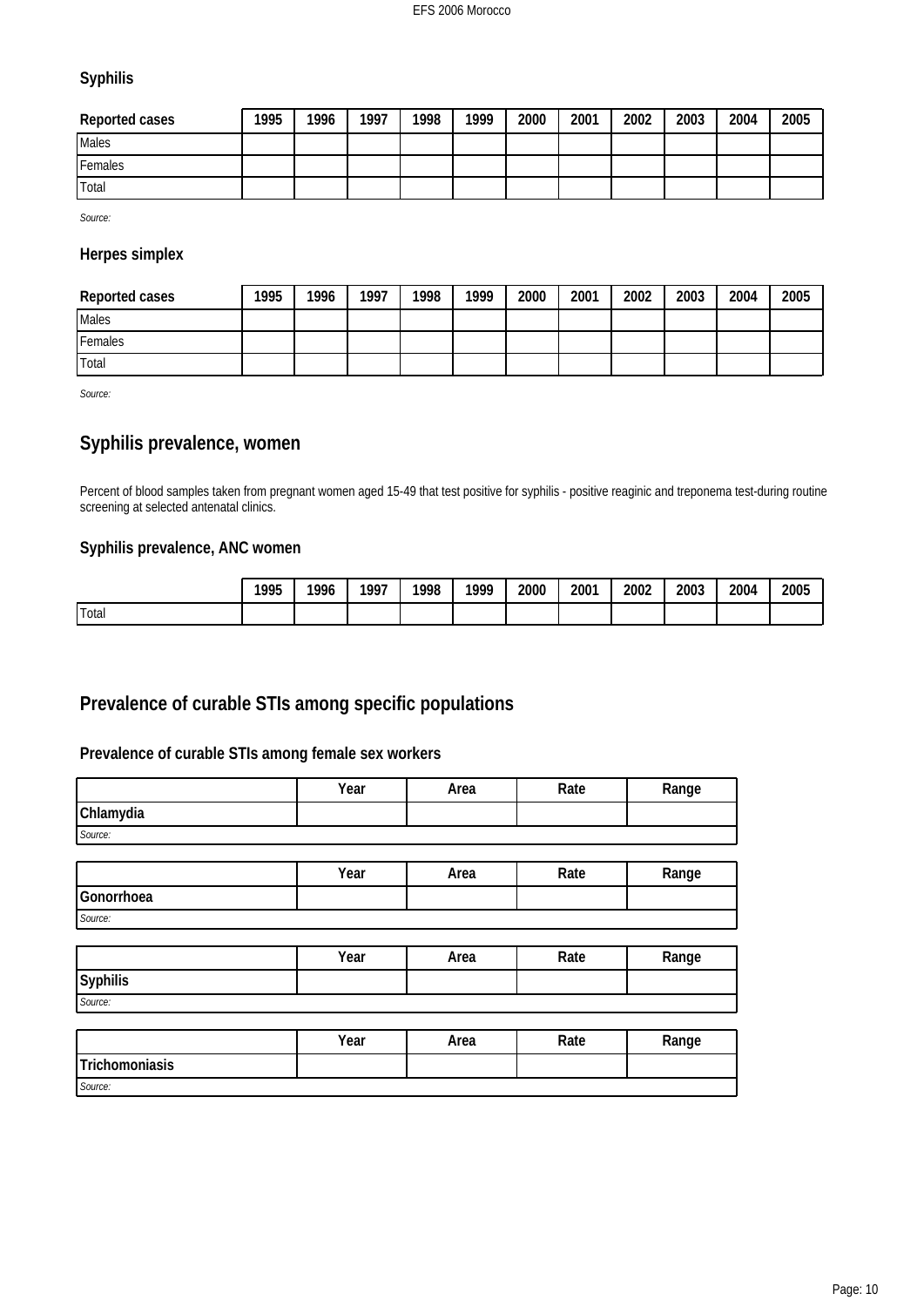### **Prevalence of curable STIs among other specific populations**

Specific populations according to the epidemic pattern of the country

|           | Year | Area | Rate | Range |
|-----------|------|------|------|-------|
| Chlamydia |      |      |      |       |
| Source:   |      |      |      |       |

|            | Year | Area | Rate | Range |
|------------|------|------|------|-------|
| Gonorrhoea |      |      |      |       |
| Source:    |      |      |      |       |

|          | Year | Area | Rate | Range |
|----------|------|------|------|-------|
| Syphilis |      |      |      |       |
| Source:  |      |      |      |       |

|                | Year | Area | Rate | Range |
|----------------|------|------|------|-------|
| Trichomoniasis |      |      |      |       |
| Source:        |      |      |      |       |

# **Health service and care indicators**

HIV prevention strategies depend on the twin efforts of care and support for those living with HIV or AIDS, and targeted prevention for all people at risk or vulnerable to the infection. It is difficult to capture such a large range of activities with one or just a few indicators. However, a set of well-established health care indicators may help to identify general strengths and weaknesses of health systems. Specific indicators, such as access to testing and blood screening for HIV, help to measure the capacity of health services to respond to HIV/AIDS - related issues.

| Access to health care                                     |         |          |                   |  |  |
|-----------------------------------------------------------|---------|----------|-------------------|--|--|
| Indicators                                                | Year    | Estimate | Source            |  |  |
| % of population with access to health services -<br>total |         |          |                   |  |  |
| % of population with access to health services -<br>urban |         |          |                   |  |  |
| % of population with access to health services -<br>rural |         |          |                   |  |  |
| Contraceptive prevalence rate (%)                         | 2003-04 | 63.0     | <b>UNPOP</b>      |  |  |
| Percentage of contraceptive users using condoms           |         |          |                   |  |  |
| % of births attended by skilled health personnel          | 2003-04 | 63       | <b>UNICEF</b>     |  |  |
| % of 1-yr-old children fully immunized - DPT              | 2004    | 97       | <b>WHO/UNICEF</b> |  |  |
| % of 1-yr-old children fully immunized - Measles          | 2004    | 95       | <b>WHO/UNICEF</b> |  |  |
| % of ANC clinics where HIV testing is available           |         |          |                   |  |  |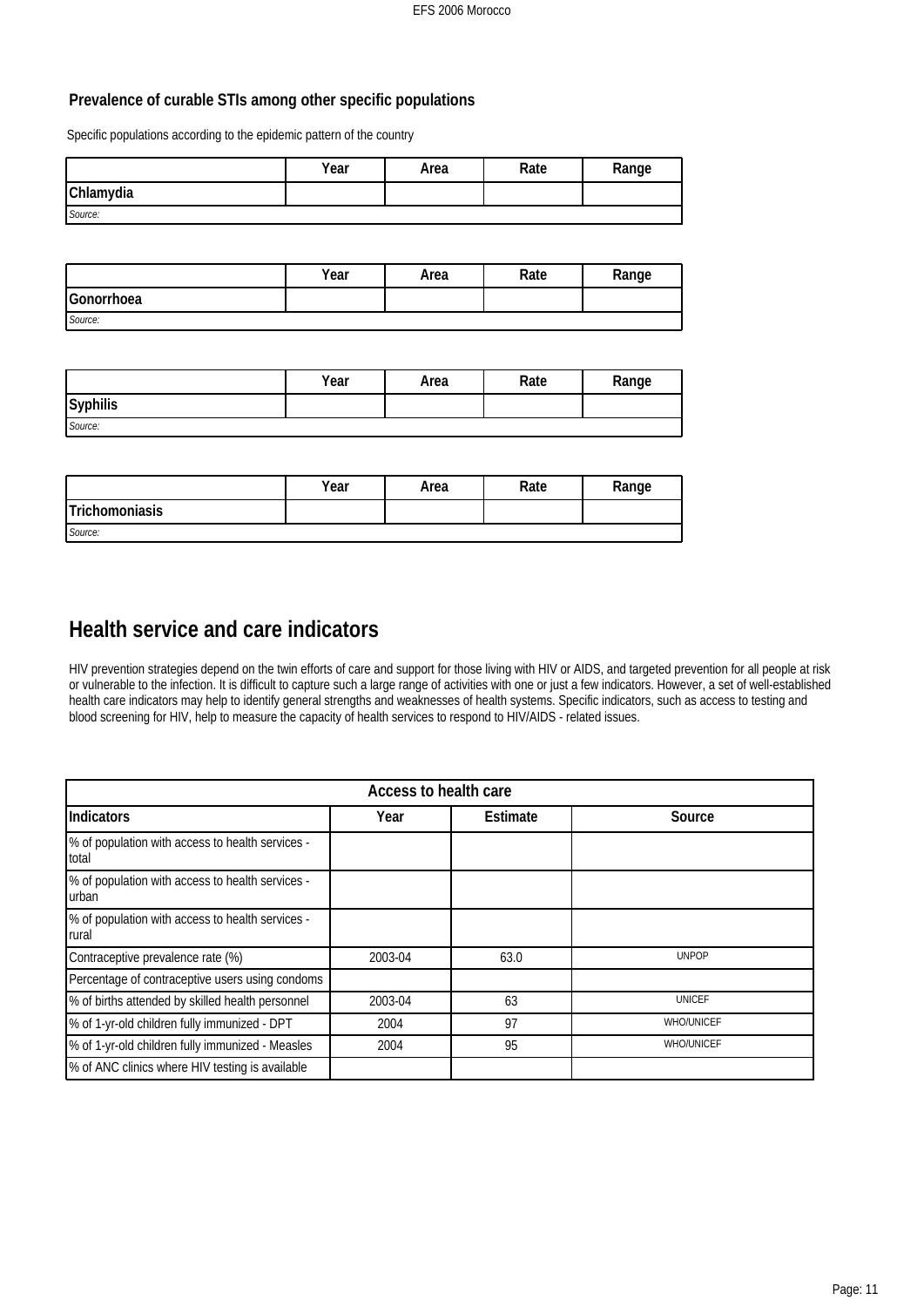# **Estimated number of adults (15+) in need of treatment**

Total number of adults needing antiretroviral therapy

|            |               | 2003 | 2005 |
|------------|---------------|------|------|
| Both sexes |               | 2600 | 3100 |
|            | Low estimate  | 1400 | 2000 |
|            | High estimate | 3900 | 4600 |

*Source: WHO and UNAIDS, March 2006*

# **Estimated number of people receiving antiretroviral therapy**

Total number of people receiving antiretroviral therapy at end of each year

|                   | 2003  | 2005   |
|-------------------|-------|--------|
| <b>Males</b>      |       |        |
| <b>IFemales</b>   |       |        |
| <b>Both sexes</b> | $500$ | < 1000 |

*Source: Based on the most recent calculated ART need estimates by WHO and UNAIDS, as of March 2006.*

| Coverage          | 2003 | 'UU5 |
|-------------------|------|------|
| <b>Both sexes</b> |      |      |

*Source: WHO and UNAIDS, March 2006*

*Comments: See also the paediatrics estimates section on the next page, as the ART need among children should also be taken into account for estimating ART coverage.*

# **Services providing antiretroviral therapy**

Reported number of sites that are providing antiretroviral therapy

|         | 2003 | 2005 |
|---------|------|------|
| Public  |      |      |
| Private |      |      |
| Total   |      | N/Ai |

*Source: (total 2005) Annex 3: Progress on Global Access to HIV Antiretroviral Therapy, A Report on "3 by 5" and Beyond. Geneva, WHO and UNAIDS, March 2006. Comments:*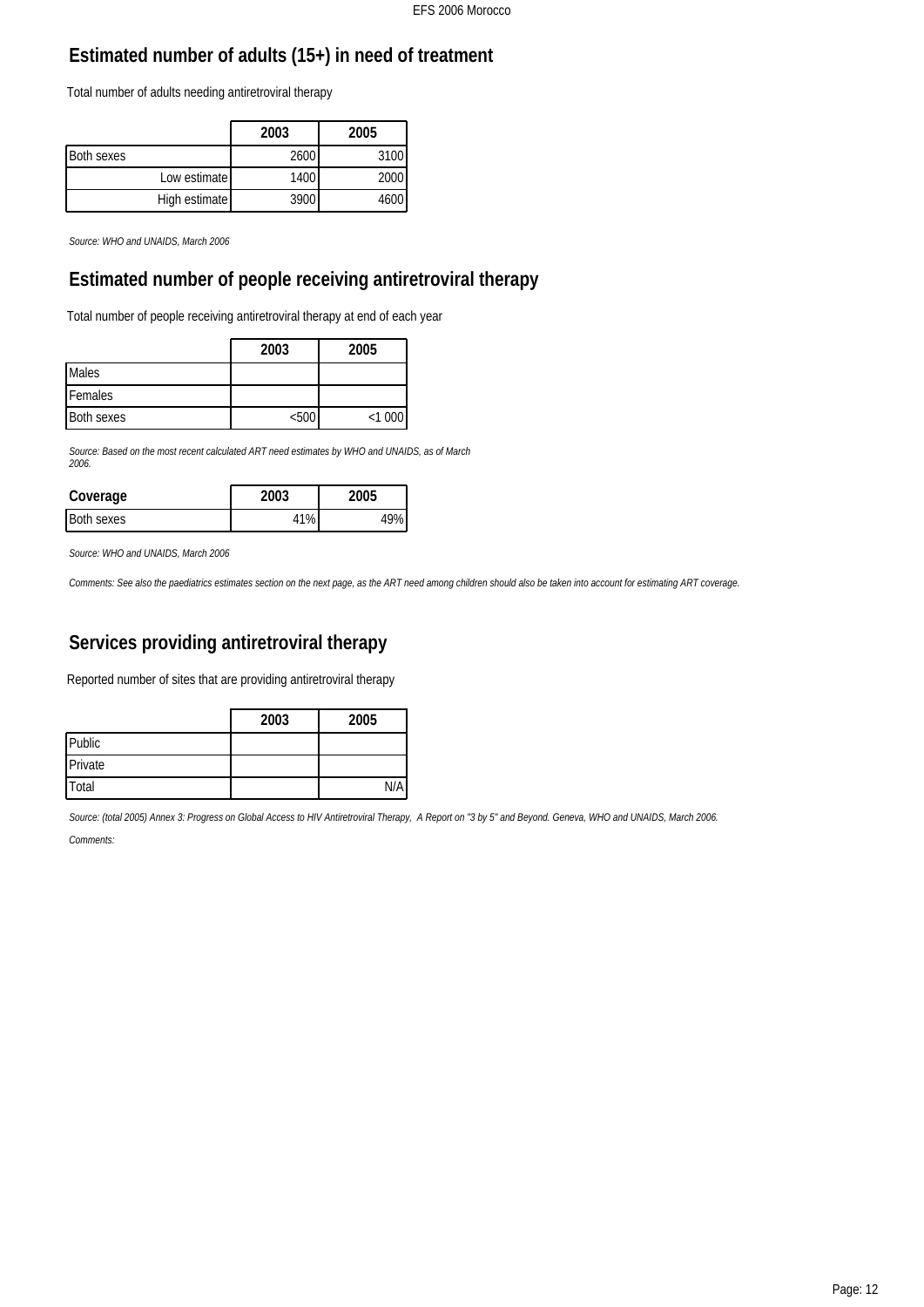# **Paediatrics estimates, 2005**

|                                   | Total | Source                     |
|-----------------------------------|-------|----------------------------|
| Children living with HIV          |       |                            |
| Low estimate                      |       |                            |
| High estimate                     |       |                            |
| Children in need of ART           | N/A   |                            |
| Low estimate                      | N/A   |                            |
| High estimate                     | N/A   | WHO and UNAIDS, March 2006 |
| Children receiving ART            |       |                            |
| Children in need of cotrimoxazole | N/A   |                            |
| Low estimate                      | N/A   |                            |
| High estimate                     | N/A   | WHO and UNAIDS, March 2006 |
| Children receiving cotrimoxazole  |       |                            |

*Comments:*

# **Coverage of HIV testing and counselling**

Number of public, private and NGO sites providing testing and counselling services.

|                | Year | Area | Total number of sites |
|----------------|------|------|-----------------------|
| Public sector  |      |      |                       |
| Private sector |      |      |                       |
| <b>NGOs</b>    |      |      |                       |
| Total          |      |      |                       |

*Source:*

# **Number of people counselled and tested over time**

Number of people who have been tested and counselled in the country.

|              | 2003 | 2004 | 2005 |
|--------------|------|------|------|
| <b>Males</b> |      |      |      |
| Females      |      |      |      |
| Both sexes   |      |      |      |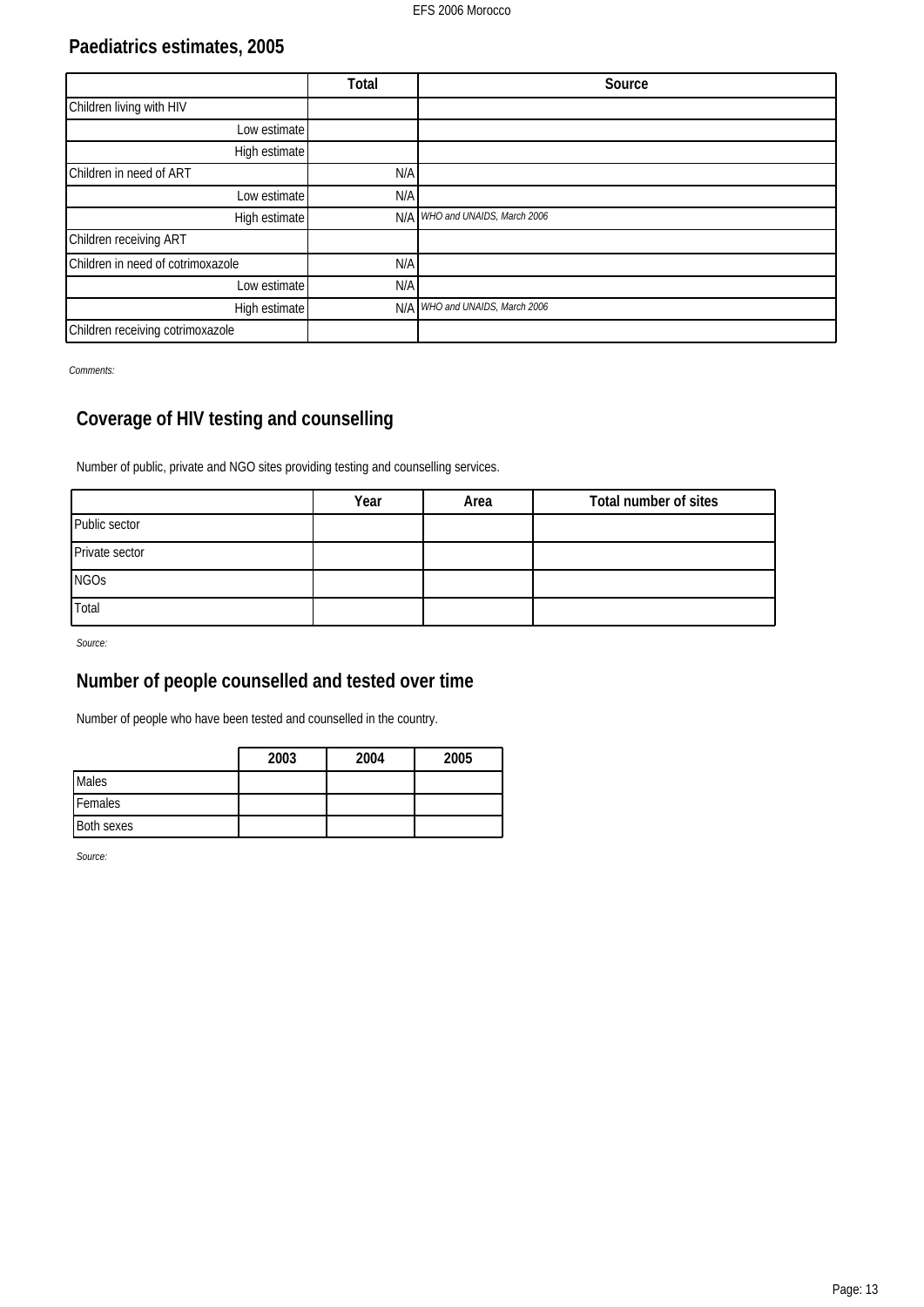### EFS 2006 Morocco

# **Knowledge and behaviour**

In most countries the HIV epidemic is driven by behaviours (e.g.: multiple sexual partners, injecting drug use) that expose individuals to the risk of infection. Information on knowledge and on the level and intensity of risk behaviour related to HIV/AIDS is essential in identifying populations most at risk for HIV infection and in better understanding the dynamics of the epidemic. It is also critical information in assessing changes over time as a result of prevention efforts. One of the main goals of the 2nd generation HIV surveillance systems is the promotion of a standard set of indicators defined in the National Guide (Source: National AIDS Programmes, A Guide to Monitoring and Evaluation, UNAIDS/00.17) and regular behavioural surveys in order to monitor trends in behaviours and to target interventions. The indicators on knowledge and misconceptions are an important prerequisite for prevention programmes to focus on increasing people's knowledge about sexual transmission, and, to overcome the misconceptions that act as a disincentive to behaviour change. Indicators on sexual behaviour and the promotion of safer sexual behaviour are at the core of AIDS programmes, particulary with young people who are not yet sexually active or are embarking on their sexual lives, and who are more amenable to behavioural change than adults. Finally, higher risk male-male sex reports on unprotected anal intercourse, the highest risk behaviour for HIV among men who have sex with men.

# **Knowledge of HIV prevention methods**

Prevention indicator: Percentage of young people 15-24 who both correctly identify two ways of preventing the sexual transmission of HIV and who reject three misconceptions about HIV transmission.

|         | Total            | Urban | Rural | Year |
|---------|------------------|-------|-------|------|
| Males   |                  |       |       |      |
| Females | $\sim$<br>$\sim$ |       |       | 2003 |

*Source: DHS*

### **Reported condom use at last higher risk sex (young people 15-24)**

Prevention indicator: Proportion of young people reporting the use of a condom during sex with a non-regular partner.

|         | Total | Urban | Rural | Year |
|---------|-------|-------|-------|------|
| Males   |       |       |       |      |
| Females |       |       |       |      |

*Source:*

# **Age-mixing in sexual partnerships among young women**

The proportion of young women who have sex in the last 12 months with a partner who is 10 or more years older than themselves.

|         | `otal | `Irban | Rural | 'ear |
|---------|-------|--------|-------|------|
| Females |       |        |       |      |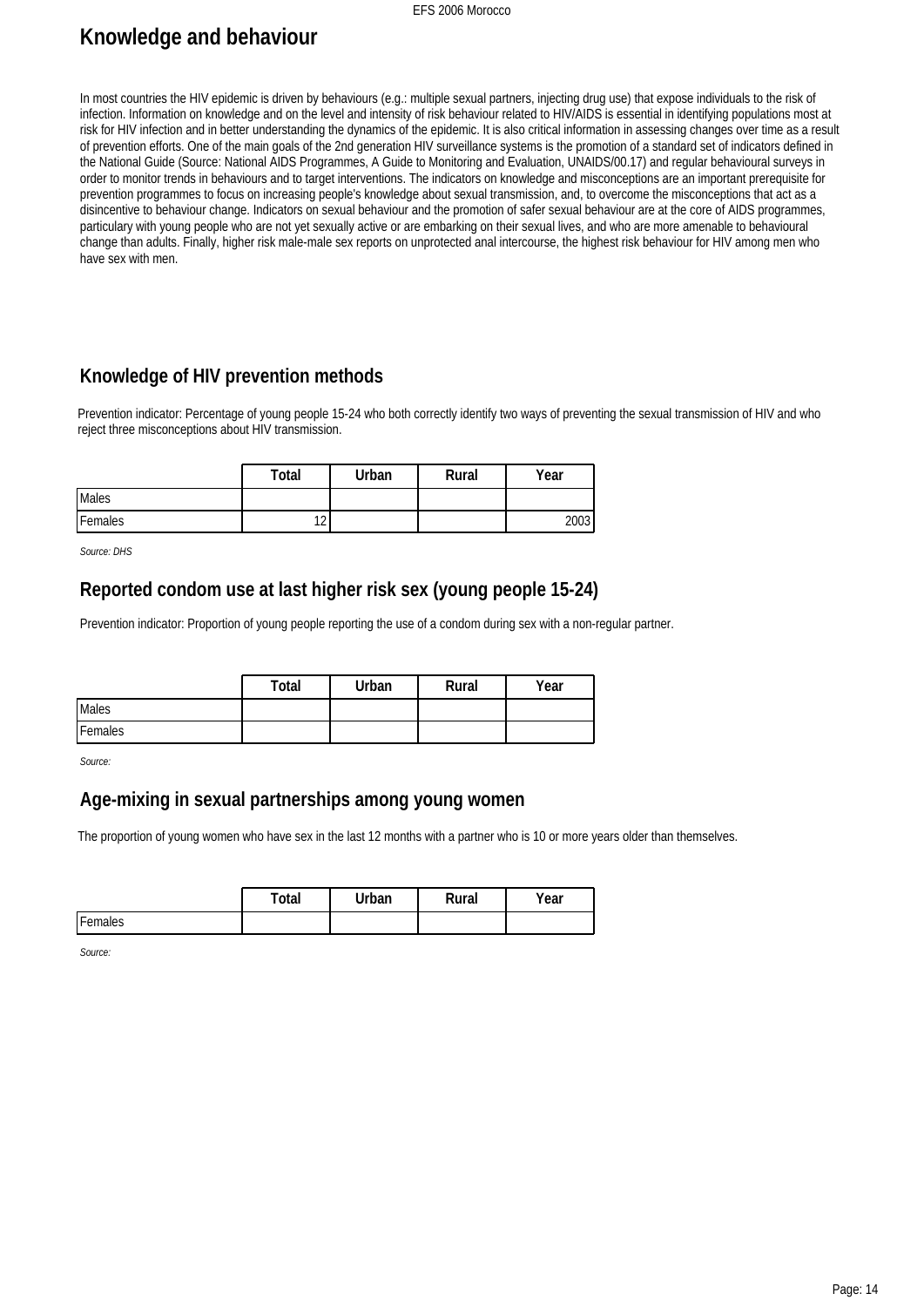# **Reported non regular sexual partnerships**

Prevention indicator: Proportion of young people 15-24 having at least one sex partner other than a regular partner in the last 12 months.

| Vear | Males | Females |
|------|-------|---------|
|      |       |         |

*Source:*

# **Ever used a condom**

Percentage of people who ever used a condom.

|         | Age | Total | Urban | Rural | Year |
|---------|-----|-------|-------|-------|------|
| Males   |     |       |       |       |      |
| Females |     |       |       |       |      |

*Source:*

# **Adolescent pregnancy**

Percentage of teenagers 15-19 who are mothers or pregnant with their first child.

| Year | Percentage |
|------|------------|
|      |            |

*Source:*

# **Age at first sexual experience**

Percentage of 15-19 year olds who have had sex before age 15.

| Year | Males | emales |
|------|-------|--------|
|      |       |        |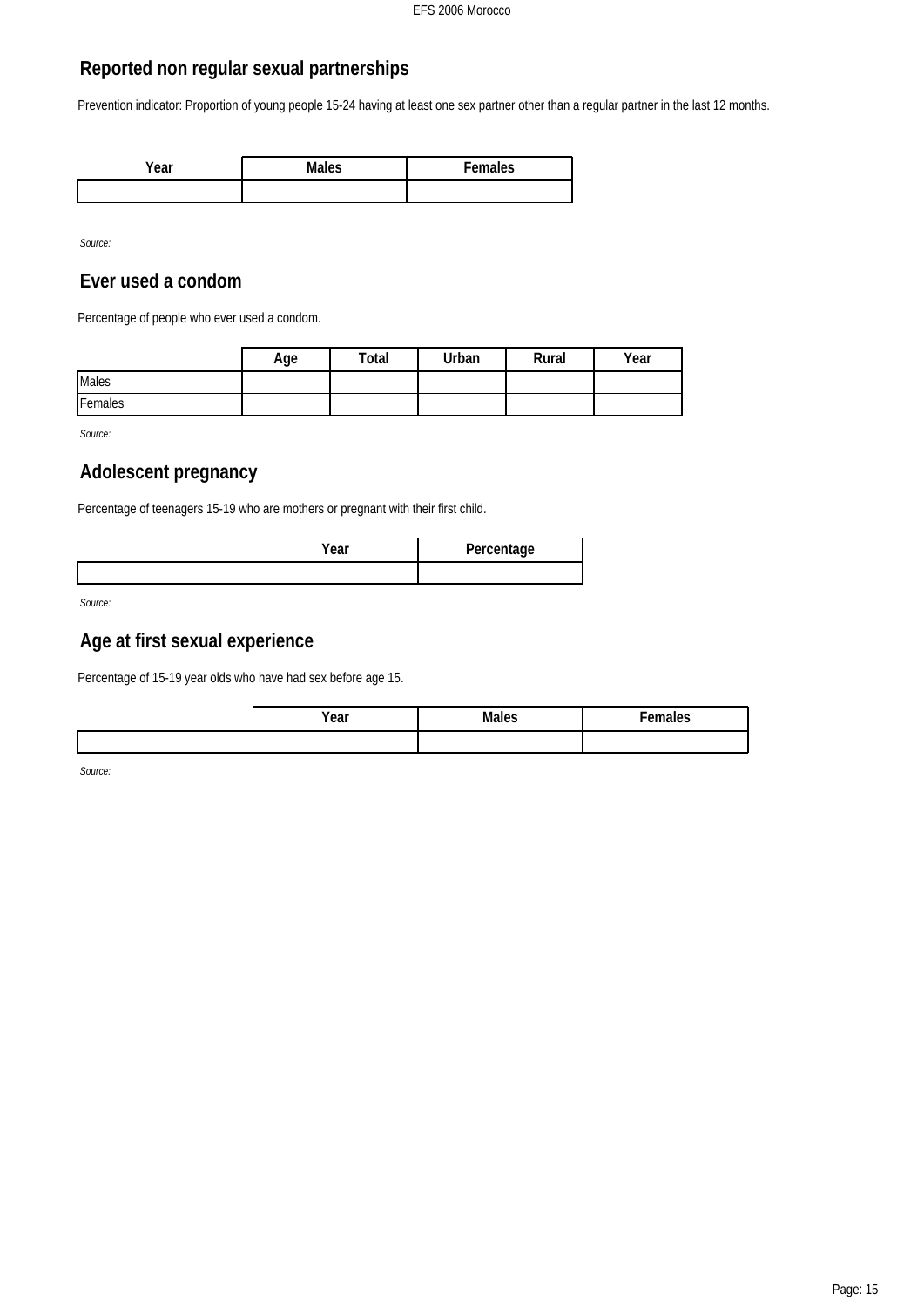# **Prevention indicators**

# **Prevention of mother-to-child transmission (PMTCT) nationwide**

Infection of HIV from an HIV-positive mother to her child during pregnancy, labour, delivery of breastfeeding is called mother-to-child transmission (MTCT). An estimated 530 000 (410 000 - 660 000) children were newly infected in 2006, mainly through mother-to-child transmission. The vast majority of these infections are preventable, yet coverage levels are remarkably low in most resource-limited countries.

### **Prevention mother-to-child transmission**

|                                                                              | Total | Year | Comment |
|------------------------------------------------------------------------------|-------|------|---------|
| Antenatal care coverage (%), 1997--2005*                                     | 68    | 2005 |         |
| Number of pregnant women counselled on PMTCT<br><b>I</b> services            |       |      |         |
| Estimated number of HIV-infected pregnant women                              | < 500 | 2005 |         |
| Number of HIV-infected pregnant women who received<br><b>IARVs for PMTCT</b> |       |      |         |
| │% of HIV-infected pregnant women who received ARVs<br><b>Ifor PMTCT</b>     |       |      |         |

\* Data refer to the most recent year available during the period specified.

*Source: UNAIDS/Unicef/WHO. Children and AIDS; A stocktaking report, Actions and progress during the first year of "Unite for Children, Unite against AIDS". New York, 2007.*

# **Prevention indicators among injecting drugs users**

| Availability of harm reduction<br>services | Number of centers | Number of people<br>attending services | <b>Estimation of</b><br>coverage | Year |
|--------------------------------------------|-------------------|----------------------------------------|----------------------------------|------|
| Needle exchange programs                   |                   |                                        |                                  |      |
| Opiod substitute therapy                   |                   |                                        |                                  |      |

*Source:*

|                          | Estimated number of IDUs aged 15-65 | IDU prevalence(%) | Year |
|--------------------------|-------------------------------------|-------------------|------|
| Needle exchange programs |                                     |                   |      |
|                          |                                     |                   |      |

*Source:*

# **Screening of blood transfusions nationwide**

Blood safety programs aim to ensure that the majority of blood units are screened for HIV and other infectious agents. This indicator gives an idea of the overall percentage of blood units that have been screened to high enough standards that they can confidently be declared free of HIV.

|                                                                                                                                                        | Percentage |
|--------------------------------------------------------------------------------------------------------------------------------------------------------|------------|
| Percentage of blood units transfused in the last 12<br>I months that have been adequately screened for HIV<br>according to national or WHO guidelines. |            |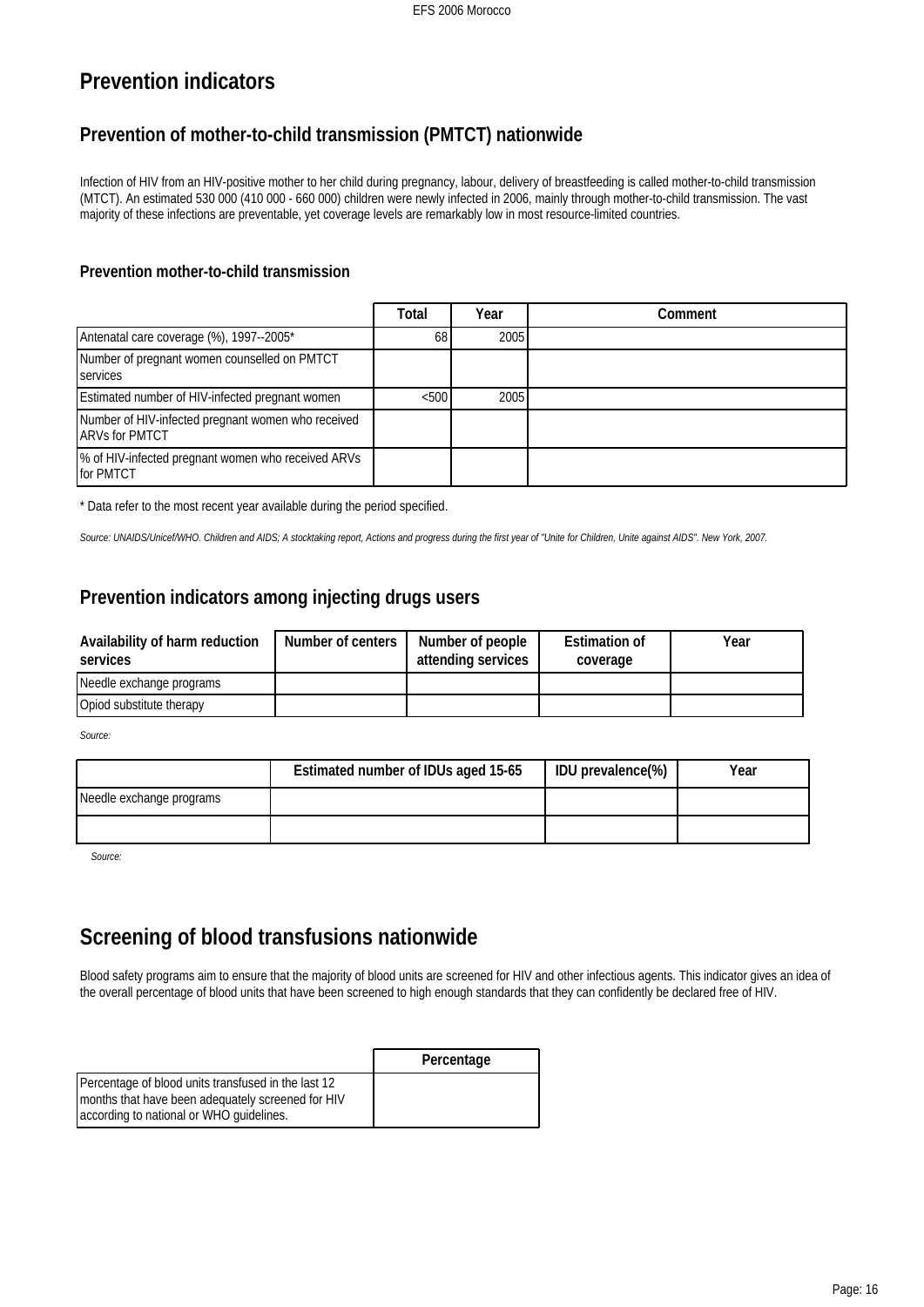# **Sources**

Data presented in this Epidemiological Fact Sheet come from several sources, including global, regional and country reports, published documents and articles, posters and presentations at international conferences, and estimates produced by UNAIDS, WHO and other United Nations agencies. This section contains a list of the more relevant sources used for the preparation of the Fact Sheet. Where available, it also lists selected national Web sites where additional information on HIV/AIDS and STI are presented and regularly updated. However, UNAIDS and WHO do not warrant that the information in these sites is complete and correct and shall not be liable whatsoever for any damages incurred as a result of their use.

- Annex 3: Progress on Global Access to HIV Antiretroviral Therapy, A Report on "3 by 5" and Beyond. Geneva, WHO and UNAIDS, March 2006.
- 2006 Report on the global AIDS epidemic
- Based on the most recent calculated ART need estimates by WHO and UNAIDS, as of March 2006.
- Demographic Health Survey
- Ministry of Health and Social Welfare Sexually Transmitted Infections Prevention and Control 2000 Annual Report
- United Nations Population Division
- UNAIDS/Unicef/WHO. Children and AIDS; A stocktaking report, Actions and progress during the first year of "Unite for Children, Unite against AIDS". New York, 2007.
- UNDP Human Development Report 2005
- United Nations Educational, Scientific and Cultural Organization
- UNGASS CR
- UNGASS CR and SIDALAC
- UNICEF Global Database on Skilled Attendant at Delivery. The United Nations Children's Fund. (http://www.childinfo.org/areas/deliverycare/countrydata.php)
- UNICEF / WHO
- World Contraceptive Use 2005 database. Population Division, Department of Economic and Social Affairs, United Nations.
- UNPOP Dept. Of Economic and Social Affairs
- World Health Organization
- World Health Organization, 3 by 5
- WHO and UNAIDS, March 2006
- WHO/UNICEF estimates of national coverage for year 2004 (as of September 2005). (http://www.who.int/immunization\_monitoring/routine/immunization\_coverage/en/index4.html)
- World Bank
- World Health Report 2006, WHO
- Demographic Health Survey
- Elharti, E., A. Zidouh, R. Mengad, et al. 2002 Monitoring HIV through Sentinel Surveillance in Morocco Eastern Mediterranean Health Journal, vol. 8, no. 1.

# **Websites**